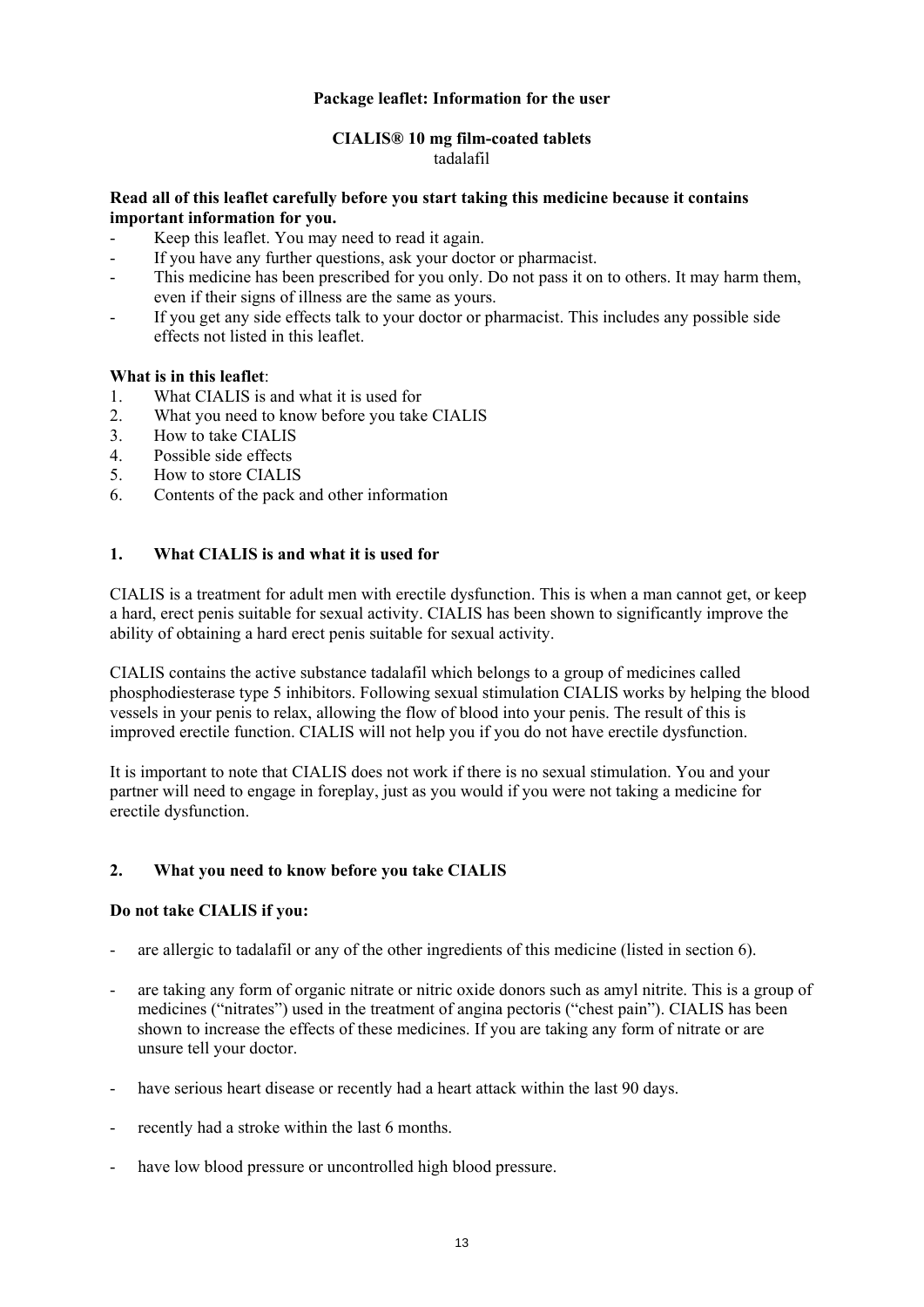- ever had loss of vision because of non-arteritic anterior ischemic optic neuropathy (NAION), a condition described as "stroke of the eye".

## **Warnings and precautions**

Talk to your doctor before taking CIALIS.

Be aware that sexual activity carries a possible risk to patients with heart disease because it puts an extra strain on your heart. If you have a heart problem you should tell your doctor.

Before taking the tablets, tell your doctor if you have:

- sickle cell anaemia (an abnormality of red blood cells).
- multiple myeloma (cancer of the bone marrow).
- leukaemia (cancer of the blood cells).
- any deformation of your penis.
- a serious liver problem.
- a severe kidney problem.

It is not known if CIALIS is effective in patients who have had:

- pelvic surgery.
- removal of all or part of the prostate gland in which nerves of the prostate are cut (radical nonnerve-sparing prostatectomy).

If you experience sudden decrease or loss of vision, stop taking CIALIS and contact your doctor immediately.

CIALIS is not intended for use by women.

## **Children and adolescents**

CIALIS is not intended for use by children and adolescents under the age of 18.

## **Other medicines and CIALIS**

Tell your doctor if you are taking, have recently taken or might take any other medicines

Do not take CIALIS if you are already taking nitrates.

Some medicines may be affected by CIALIS or they may affect how well CIALIS will work. Tell your doctor or pharmacist if you are already taking:

- an alpha blocker (used to treat high blood pressure or urinary symptoms associated with benign prostatic hyperplasia).
- other medicines to treat high blood pressure.
- a 5- alpha reductase inhibitor (used to treat benign prostatic hyperplasia).
- medicines such as ketoconazole tablets (to treat fungal infections) and protease inhibitors for treatment of AIDS or HIV infection.
- phenobarbital, phenytoin and carbamazepine (anticonvulsant medicines).
- rifampicin, erythromycin, clarithromycin or itraconazole.
- other treatments for erectile dysfunction.

# **CIALIS with drink and alcohol**

Information on the effect of alcohol is in section 3. Grapefruit juice may affect how well CIALIS will work and should be taken with caution. Talk to your doctor for further information.

## **Fertility**

When dogs were treated there was reduced sperm development in the testes. A reduction in sperm was seen in some men. These effects are unlikely to lead to a lack of fertility.

## **Driving and using machines**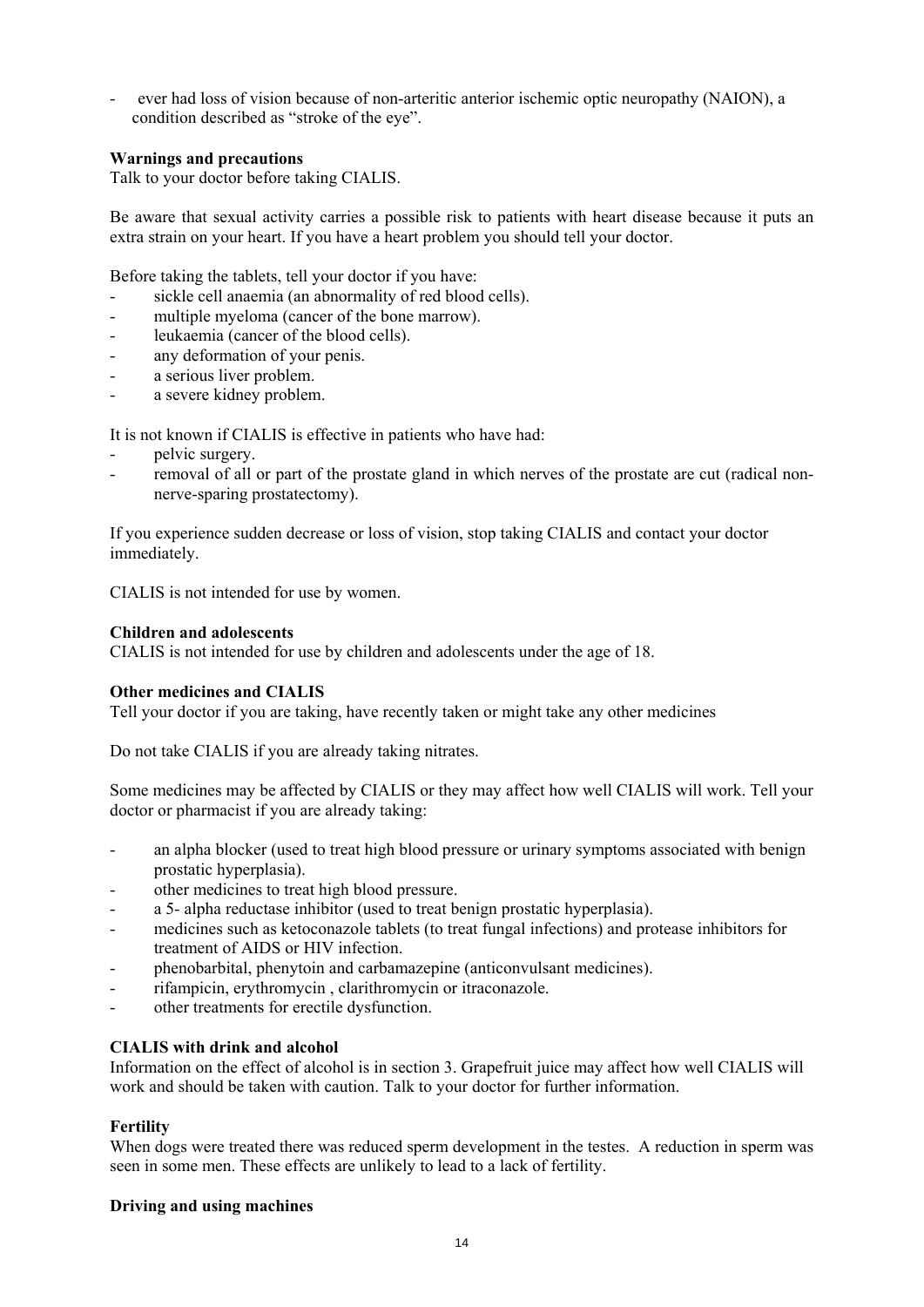Some men taking CIALIS in clinical studies have reported dizziness. Check carefully how you react to the tablets before driving or using machines.

## **CIALIS contains lactose:**

If you have an intolerance to some sugars, contact your doctor before taking this medicine.

## **3. How to take CIALIS**

Always take this medicine exactly as your doctor has told you. Check with your doctor or pharmacist if you are not sure.

CIALIS tablets are for oral use in men only. Swallow the tablet whole with some water. The tablets can be taken with or without food.

**The recommended starting dose** is one 10 mg tablet before sexual activity. If the effect of this dose is too weak your doctor may increase the dose to 20 mg. CIALIS tablets are for oral use.

You may take a CIALIS tablet at least 30 minutes before sexual activity. CIALIS may still be effective up to 36 hours after taking the tablet.

Do not take CIALIS more than once a day. CIALIS 10 mg and 20 mg is intended for use prior to anticipated sexual activity and is not recommended for continuous daily use.

It is important to note that CIALIS does not work if there is no sexual stimulation. You and your partner will need to engage in foreplay, just as you would if you were not taking a medicine for erectile dysfunction.

Drinking alcohol may affect your ability to get an erection and may temporarily lower your blood pressure. If you have taken or are planning to take CIALIS, avoid excessive drinking (blood alcohol level of 0.08 % or greater), since this may increase the risk of dizziness when standing up.

## **If you take more CIALIS than you should**

Contact your doctor. You may experience side effects described in section 4.

If you have any further questions on the use of this medicine, ask your doctor or pharmacist.

## **4. Possible side effects**

Like all medicines, this medicine can cause side effects, although not everybody gets them. These effects are normally mild to moderate in nature.

## **If you experience any of the following side effects stop using the medicine and seek medical help immediately:**

- allergic reactions including rashes (frequency uncommon).
- chest pain do not use nitrates but seek immediate medical assistance (frequency uncommon).
- prolonged and possibly painful erection after taking CIALIS (frequency rare). If you have such an erection, which lasts continuously for more than 4 hours you should contact a doctor immediately.
- sudden loss of vision (frequency rare).

Other side effects have been reported:

**Common** (seen in 1 to 10 in every 100 patients)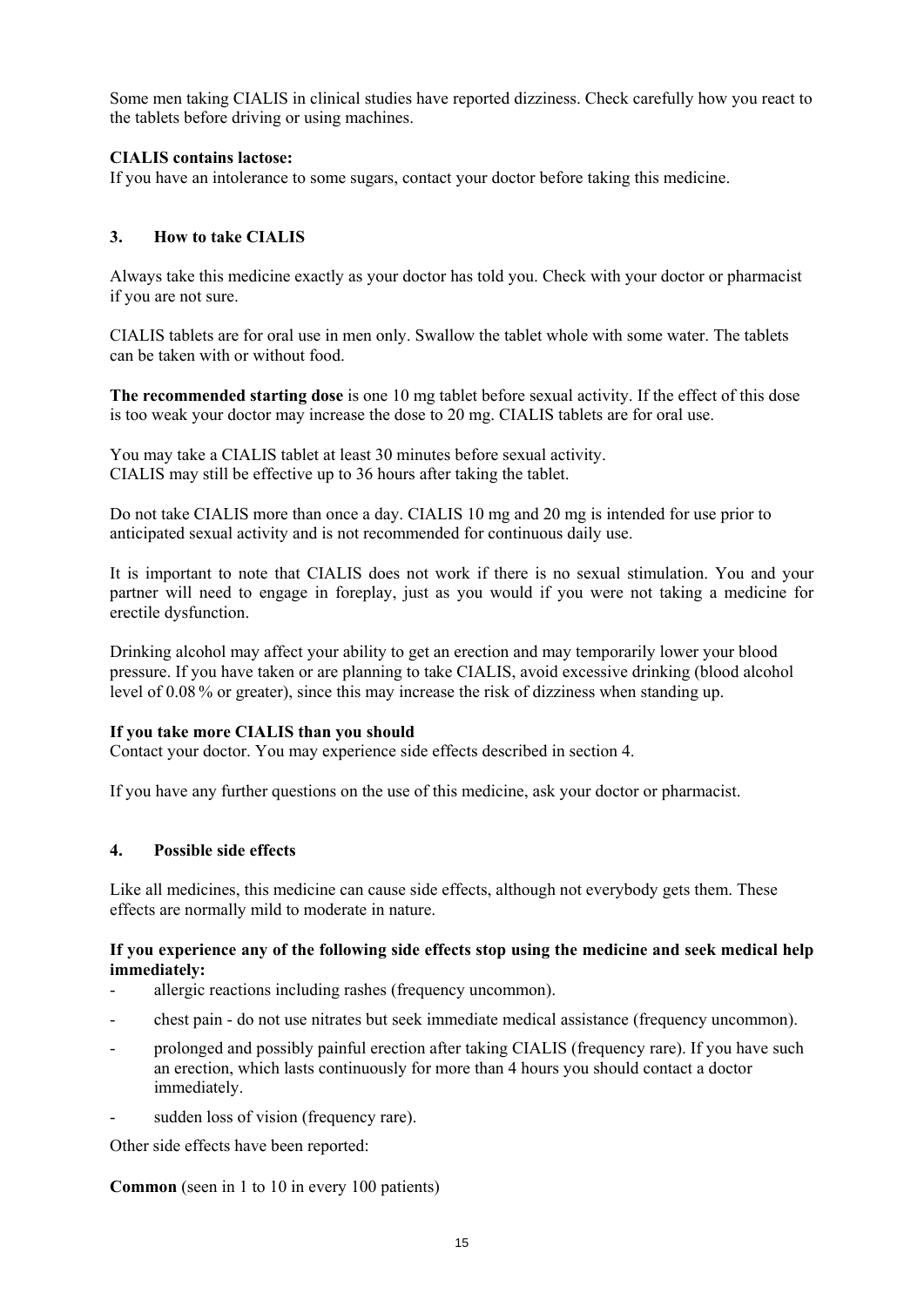headache, back pain, muscle aches, pain in arms and legs, facial flushing, nasal congestion, indigestion and reflux.

**Uncommon** (seen in 1 to 10 in every 1,000 patients)

- dizziness, stomach ache, blurred vision, eye pain, increased sweating, difficulty in breathing, penile bleeding, presence of blood in semen and/or urine, pounding heartbeat sensation, a fast heart rate, high blood pressure, low blood pressure, nose bleeds and ringing in the ears.

**Rare** (seen in 1 to 10 in every 10,000 patients)

fainting, seizures and passing memory loss, swelling of the eyelids, red eyes, sudden decrease or loss of hearing and hives (itchy red welts on the surface of the skin).

Heart attack and stroke have also been reported rarely in men taking CIALIS. Most of these men had known heart problems before taking this medicine.

Partial, temporary, or permanent decrease or loss of vision in one or both eyes has been rarely reported.

**Some additional rare side effects** have been reported in men taking CIALIS that were not seen in clinical trials. These include:

- migraine, swelling of the face, serious allergic reaction which causes swelling of the face or throat, serious skin rashes, some disorders affecting blood flow to the eyes, irregular heartbeats, angina and sudden cardiac death.

The side effects dizziness and diarrhoea have been reported more frequently in men over 75 years of age taking CIALIS.

## **If you get any side effects, talk to your doctor or pharmacist. This includes any possible side effects not listed in this leaflet.**

# **5. How to store CIALIS**

Keep this medicine out of the sight and reach of children.

Do not use this medicine after the expiry date which is stated on the carton and blister after 'EXP'. The expiry date refers to the last day of that month.

Store in the original package in order to protect from moisture. Do not store above 30 °C.

Do not throw away any medicines via wastewater or household waste. Ask your pharmacist how to throw away medicines you no longer use. These measures will help protect the environment.

# **6. Contents of the pack and other information**

## **What CIALIS contains**

- The **active** substance is tadalafil. Each tablet contains 10 mg of tadalafil.
- The **other ingredients** are:
- **Tablet core**: lactose monohydrate (see end of section 2), croscarmellose sodium, hydroxypropylcellulose, microcrystalline cellulose, sodium laurilsulfate, magnesium stearate. **Film-coat:** lactose monohydrate, hypromellose, triacetin, titanium dioxide (E171), iron oxide yellow (E172), talc.

# **What CIALIS looks like and contents of the pack**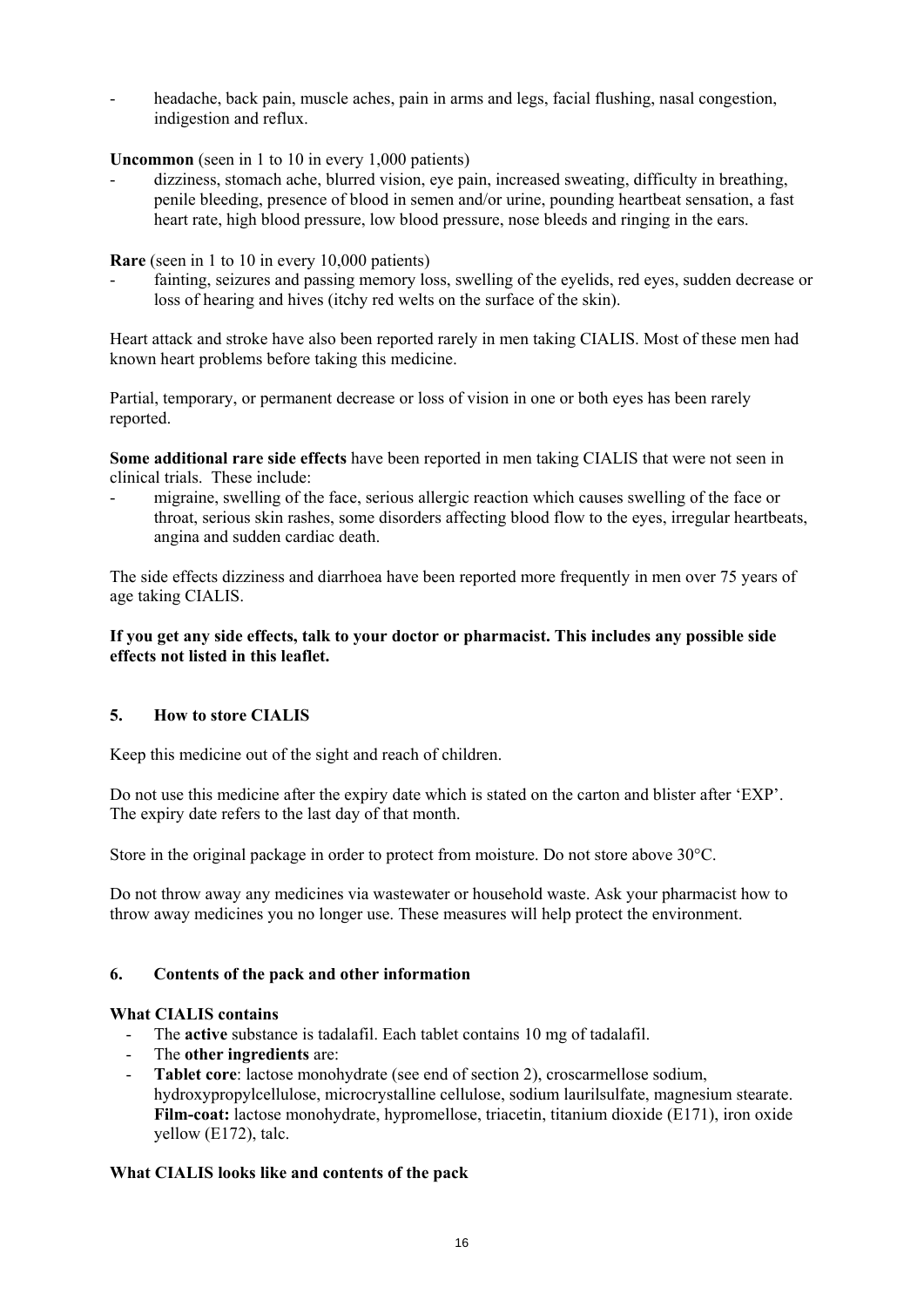CIALIS 10 mg is a light yellow film-coated tablet in the shape of an almond and has "C 10" marked on one side.

Cialis 10 mg is available in blister packs containing 4 tablets.

## **Marketing Authorisation Holder and Manufacturer**

Marketing Authorisation Holder: Eli Lilly Nederland B.V., Grootslag 1-5, NL-3991 RA, Houten, The **Netherlands** 

Manufacturer: Lilly S.A., Avda. de la Industria 30, 28108 Alcobendas, Madrid, Spain

For any information about this medicine, please contact the local representative of the Marketing Authorisation Holder.

**Belgique/België/Belgien** Eli Lilly Benelux S.A/N.V. Tél/Tel: +32-(0) 2 548 84 84 **България** ТП "Ели Лили Недерланд" Б.В. - България тел. + 359 2 491 41 40 **Česká republika** ELI LILLY ČR, s.r.o. Tel: + 420 234 664 111 **Danmark** Eli Lilly Danmark A/S Tlf: +45 45 26 60 00 **Deutschland** Lilly Deutschland GmbH Tel. + 49-(0) 6172 273 2222 **Eesti**  Eli Lilly Holdings Limited Eesti filiaal Tel: +372 68 17 280 **Ελλάδα** ΦΑΡΜΑΣΕΡΒ-ΛΙΛΛΥ Α.Ε.Β.Ε Τηλ: +30 210 629 4600 **España**  Lilly, S.A. Tel:  $+ 34916635000$ **France**  Lilly France SAS Tél.: +33-(0)1 55 49 34 34 **Ireland** Eli Lilly and Company (Ireland) Limited. Tel: +353-(0) 1 661 4377 **Ísland**  Icepharma hf. Simi: + 354 540 8000 **Italia** Eli Lilly Italia S.p.A. Tel:  $+ 39 - 05542571$ **Κύπρος** Phadisco Ltd Τηλ: +357 22 715000 Latvija **United Kingdom** 

**Luxembourg/Luxemburg** Eli Lilly Benelux S.A/N.V. Tél/Tel: +32-(0)2 548 84 84 **Magyarország**  Lilly Hungária Kft Tel: + 36 1 328 5100 **Malta**  Charles de Giorgio Ltd. Tel: + 356 25600 500 **Nederland** Eli Lilly Nederland B.V. Tel:  $+ 31-(0)$  30 60 25 800 **Norge** Eli Lilly Norge A.S. Tlf: + 47 22 88 18 00 **Österreich** Eli Lilly Ges.m.b.H. Tel: +43-(0) 1 711 780 **Polska**  Eli Lilly Polska Sp. z o.o. Tel.: +48 (0) 22 440 33 00 **Portugal** Lilly Portugal Produtos Farmacêuticos, Lda. Tel: +351-21-4126600 **România**  Eli Lilly România S.R.L. Tel: + 40 21 4023000 **Slovenija** Eli Lilly farmacevtska družba, d.o.o. Tel: +386 (0)1 580 00 10 **Slovenská republika**  Eli Lilly Slovakia, s.r.o.  $Tel + 421 220 663 111$ **Suomi/Finland** Oy Eli Lilly Finland Ab. Puh/Tel: + 358-(0) 9 85 45 250 **Sverige**  Eli Lilly Sweden AB Tel: +46 (0) 8 737 88 00